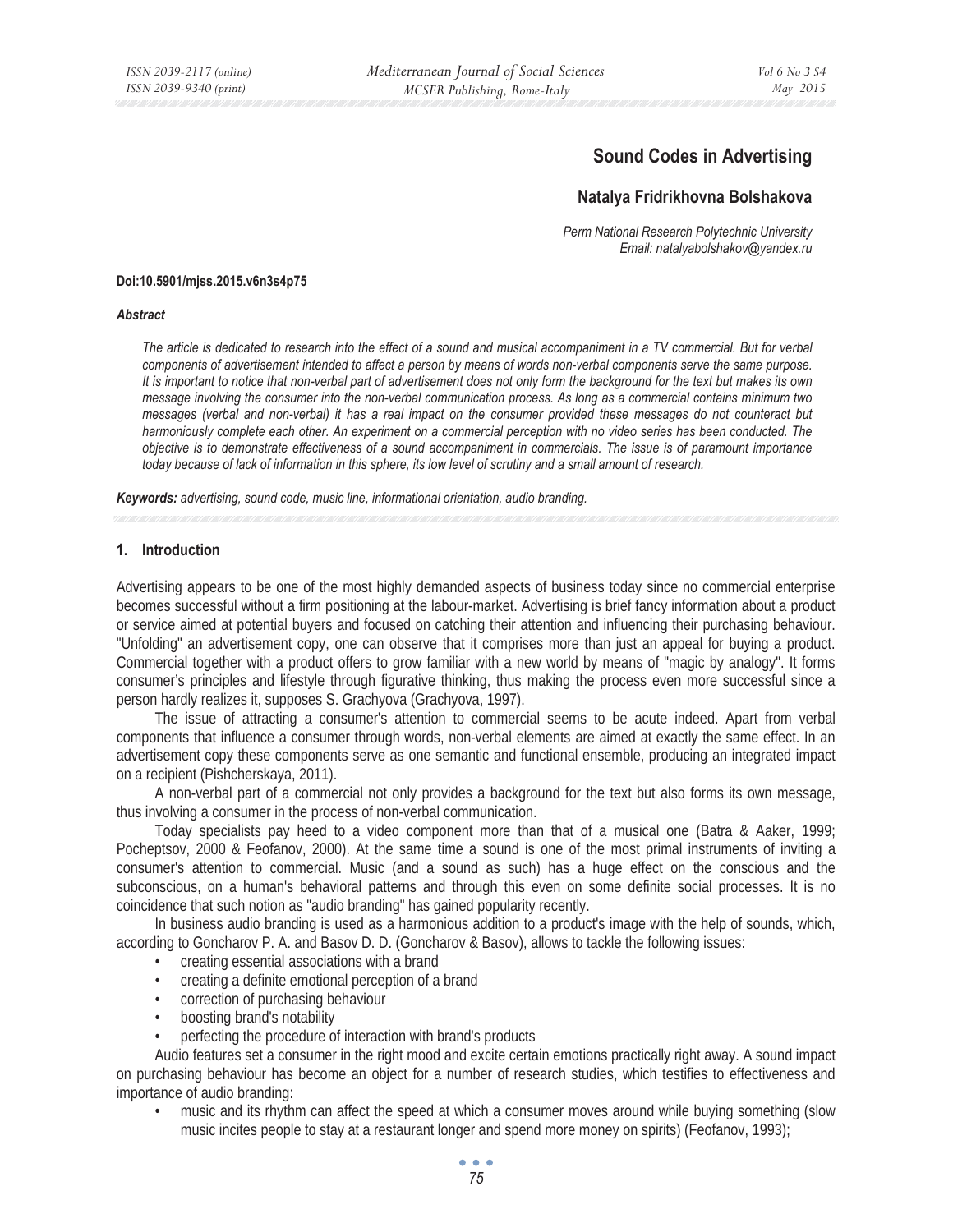- loud music fosters ordering drinks at the bar (Areni & Kim, 1993);
- music can stimulate an increase in a brand's value and its perceived quality (for instance, when liquor store owners turn up classical music, consumers purchase wine that is more expensive) (Guéguen & Jacob, 2010);
- the more visitors enjoy music in a cafe, the better they think of this place on the whole (Guéguen & Jacob,  $(2001)$ ;
- the tempo of music influences time perception and its flow (if a consumer hears quick-paced music while waiting for a telephone operator, it seems that he or she has spent less time waiting and vice versa for slow music) (Milliman, 1986);
- a music genre and the time it is turned on can affect alcohol consumption (one of the studies specified that when classical music is turned on, a number of visitors ordering three and more drinks is higher than when jazz or pop music is turned on) (North, 1996);
- geographical and cultural music characteristics can also have an influence on a person's choice (for example, sailor songs induce consumers to buy seafood; in the French and German wine collection room German wine is preferred if German music is turned on and vice versa) (North, Hargreaves & McKendrick, 1999);
- if music coincides with the consumption context (its purpose and mood which set an urge towards a product), clients spend more time and money (sale studies at flower-shops indicated that if romantic music is turned on in the pavilion, visitors linger around and the check average is higher) (Wilson, 2003).

Music affects a consumer subconsciously, which is why both a customer and an author of a music style should realize what exactly a recipient will hear in this or that situation - a style, a genre, music characteristics, lyrics etc.

A sound initially lies in the concept of advertising; not a low sound but quite an intrusive one: advertising (reklamo) is translated from Latin as "cry out". It is not without purpose since a sound makes a commercial highly effective. The secret lies in following elementary musical and sound principles.

Sound accompaniment is widely resorted to in all kinds of advertising (Prangishvili, 2014).

- In TV commercials music can be used as:
- a background for a good mood;
- commentaries to a plot;
- a song with an advertisement text;
- a sound trademark;
- a factor that attract attention to a commercial (Advertising agency website Pasternak, http://www.pasternakreklama.ru/know/effectadd/).

A research objective is to determine effectiveness of a sound accompaniment in commercials, including its influence on a consumer.

### **2. Data for Study and Research Techniques and a Course of Experiment**

The data for study were the TV commercials by Christian Dior, Louis Vuitton, Lacoste, Evian, Spontex, Durex, MTV Erotic:

| <b>TV</b> commercial                                      | Sound codes                                                                                      | <b>Meaning</b>                                                                                                                                                                                                                                                                                                                                                                                                                                                                                                                                                                                               |
|-----------------------------------------------------------|--------------------------------------------------------------------------------------------------|--------------------------------------------------------------------------------------------------------------------------------------------------------------------------------------------------------------------------------------------------------------------------------------------------------------------------------------------------------------------------------------------------------------------------------------------------------------------------------------------------------------------------------------------------------------------------------------------------------------|
| Christian Dior (Secret<br>Garden Versailles 2012)         | Depeche Mode "Enjoy The<br>Silence"                                                              | "All I ever wanted, all I ever needed is here in my arms" – runs the chorus of the song with a<br>pompous recognizable and mysterious melody. Jacques Séguéla, one of the producers of the<br>Dior TV commercial, links splendor and grandeur of Versailles and its gardens to sumptuous<br>clothes and accessories under promotion presented by magnificent models.                                                                                                                                                                                                                                         |
| L'Invitation Au Voyage -<br>The Louis Vuitton             | John Myrphy - "Don<br>Abandons Alice"                                                            | A mysterious melody without words as though invites you to make a romantic journey. Louis<br>Vuitton shows itself as a discreet and elegant brand. A one-minute impressionist TV<br>commercial tells a story about an enigmatic girl as well as comprises a vivid marvelous picture<br>collection of Paris: the halls of the Louvre, a mysterious key in the girl's hands, a stranger and<br>a red air balloon.                                                                                                                                                                                              |
| Lacoste 'The Big Leap' -<br>Life is a beautiful sport     | Disclosure - "You and me"<br>"You and I"                                                         | Meaning of the song – "you and I". It is all about feelings, a woman-man relationship. The<br>melody is full of inner energy. The "Lacoste" brand compares life with sport. A new BETC TV<br>commercial demonstrates that a date with a final kiss can be as extreme as a jump into the<br>abyss.                                                                                                                                                                                                                                                                                                            |
| The Amazing Spider<br>Man 2 - Evian Baby &<br>me 2 - 2014 | Yuksek - "Here comes the<br>hot stepper"; sounds of the<br>city, a spider's web, a police<br>car | In a new TV commercial named "The Amazing Baby & me $-2$ ", Spider Man unexpectedly<br>sees a small version of himself in the window reflection. The beginning of the video is marked<br>by heroic music usually heard in American films about the world rescue. Then the audience<br>hears the sounds of a spider's web and the city: car horns, building work so that they realize<br>the setting is a huge metropolis. But then quite a recognizable melody is turned on, an "Evian"<br>trademark sign. It is so lively, gay, youthful and prompting to move since the brand slogan<br>runs "Live young". |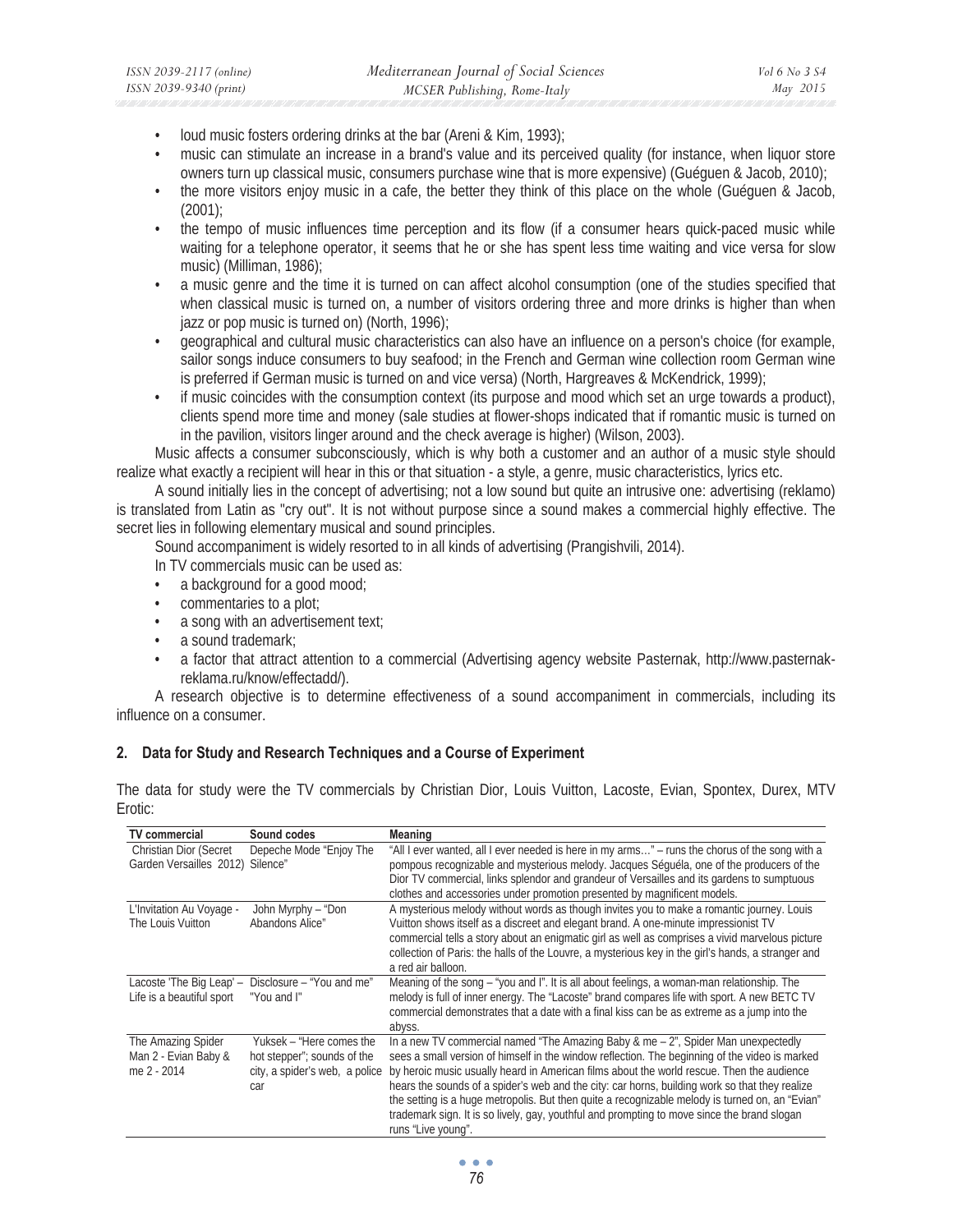| <b>TV</b> commercial        | Sound codes                                                  | <b>Meaning</b>                                                                                                                                                                                                                                                                                                                                                                                                                                                                                                                                                                                                                                                                                                             |
|-----------------------------|--------------------------------------------------------------|----------------------------------------------------------------------------------------------------------------------------------------------------------------------------------------------------------------------------------------------------------------------------------------------------------------------------------------------------------------------------------------------------------------------------------------------------------------------------------------------------------------------------------------------------------------------------------------------------------------------------------------------------------------------------------------------------------------------------|
| Spontex Cleaning<br>Sponges | Sounds: rustling, rubbing                                    | A high-quality cleaning sponge has to have a thick pile and rub off dirt with ease. The sound<br>does not tell us what exactly it is but we definitely realize this thing is good at rubbing. It is so<br>good that even a hedgehog is fond of it. 22 August 1999 is marked by a rise of a new TV star<br>- Ernie the hedgehog. A true seducer is at the crossroads while opting for a new partner:<br>either a rectangular cleaning sponge or a "Spontex" sponge. He is in two minds but then goes<br>for the latter but not only because of its colour and beauty but also because it is better at<br>rubbing. The show comes to an end with Ernie's rolling to the song "Put your hand on my<br>shoulder" by Paul Anka. |
| <b>Durex</b>                | Sounds: rubbing, creaking,<br>squeaking, shuffling, striking | What else is it supposed to be heard in a contraceptive TV commercial, if not rubbing and<br>creaking? The Durex video made the most of this consumer stereotype.                                                                                                                                                                                                                                                                                                                                                                                                                                                                                                                                                          |
| MTV Erotic. 2001            | Imitative sounds of women's<br>sexual behaviour              | It turned out that a well thought-out TV commercial can do without an appealing picture.<br>Sometimes a sound is more than enough. Unexpectedly the majority of the audience<br>considered a video with only white words against a black background, groans and sighs to be<br>the best out of all. The creators' terrific sense of humour together with their life experience<br>definitely made a hit with the public.                                                                                                                                                                                                                                                                                                   |

All the TV commercials were subdivided into 2 groups:

- a commercial with a song accompaniment;
- a commercial with imitative words, natural sounds of the environment and the city.

A focus group consisting of 40 people from two age groups: the younger generation (17-30 years old) and middleaged people (30-50 years old) were invited to participate in the experiment. The objective of conducting an experiment on the focus group is to determine effectiveness of a sound accompaniment in commercials. A research technique is an opinion poll.

The crux of the experiment lies in presenting a TV commercial without a video but with a sound accompaniment.

- The testing consisted of 2 questions:
- What is being advertised?
- What emotions do you get from listening to the sound accompaniment?

#### **3. Results**

The experiment gave the following results:

Christian Dior. 45% of interviewees considered the topic of the commercial to be a fashion show; that is to say the majority succeeded in grasping the topic of the video via sound. 25% gave the result close to the first group, saying it had to do with fashionable clothes. 15% of the people questioned deduced that the video was all about high-end cars because of a pompous well-known song. 10% came to a conclusion that a travel agency was advertised, and only 5% gathered that the crux of the commercial was a foreign film. 90% of the group took a positive view on the accompaniment since they heard the song more than once. 10% held the melody neutral.





Listening to the second commercial (Louis Vuitton) revealed that 40% of the group considered it to be a video about a journey. 25% answered that it had to do with theater. In equal parts, 15% each, the group concluded the video displayed a circus or antique jewellery commercial. 5% only voted for a quest game. According to the results, no one could say exactly what was advertised in the video. But the majority caught the philosophy and main point of the commercial the brand's slogan is "an invitation to a journey". 45% of the audience enjoyed the music, stating it was pleasant. And 45% said the melody appealed to the ear.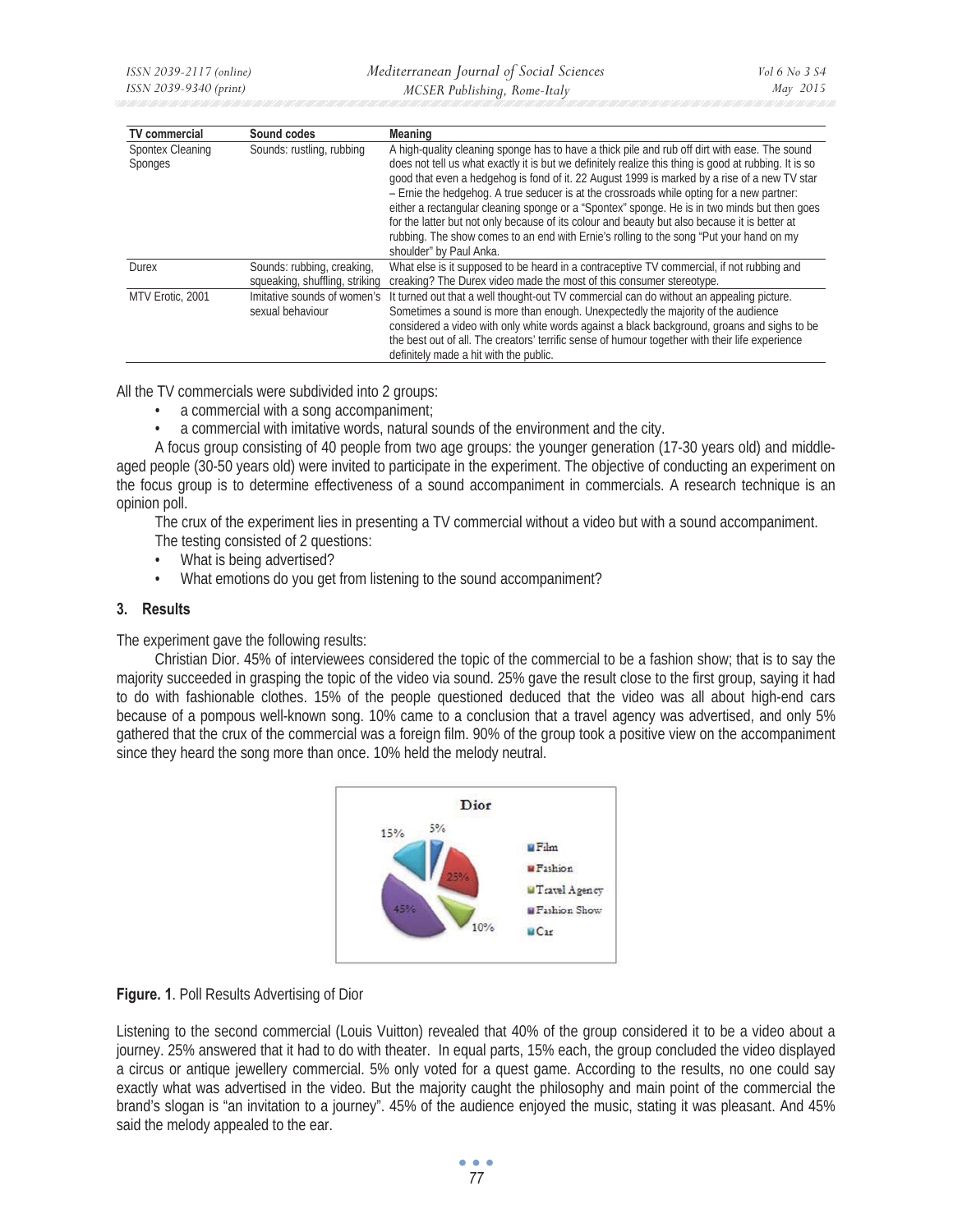

**Figure. 2. Poll Results Advertising of Louis Vuitton** 

By results of the Lacoste commercial showing it is apparent that the majority put two and two together. 45% of the group supposed the video to be a clothes commercial. 35% concluded that it was a dancing school video, justifying that by a swift lively melody. Finally, 20% of the people stated that was an underwear commercial. The video's accompaniment appealed to 95% of the target group. Only 5% treated it indifferently.



**Figure. 3**. The results of the survey on advertising of Lacoste

Judging by the sounds in the Evian commercial 45% of the focus group drew a conclusion that the video presented a film. 35% guessed right that it was a water commercial due to a familiar melody. 15% decided that various hand tools were advertised because of the city sounds and road traffic noise. 5% defined it as a Chinese food commercial. 90% of all the interwiewees had already heard the music, which resulted in positive attitude to it. 10% only held it neutral.





Spontex. Judging by the melody in this commercial 85% of the group deduced it was all about junk food due to it being abundant in rustling sounds. 15% considered it to be a video about stationery. Listening to the sound alone, without any video series, didn't hint at the product under promotion. 50% got annoyed with the sounds, 45% said that the sounds were unpleasant and only 5% of the group treated them indifferently.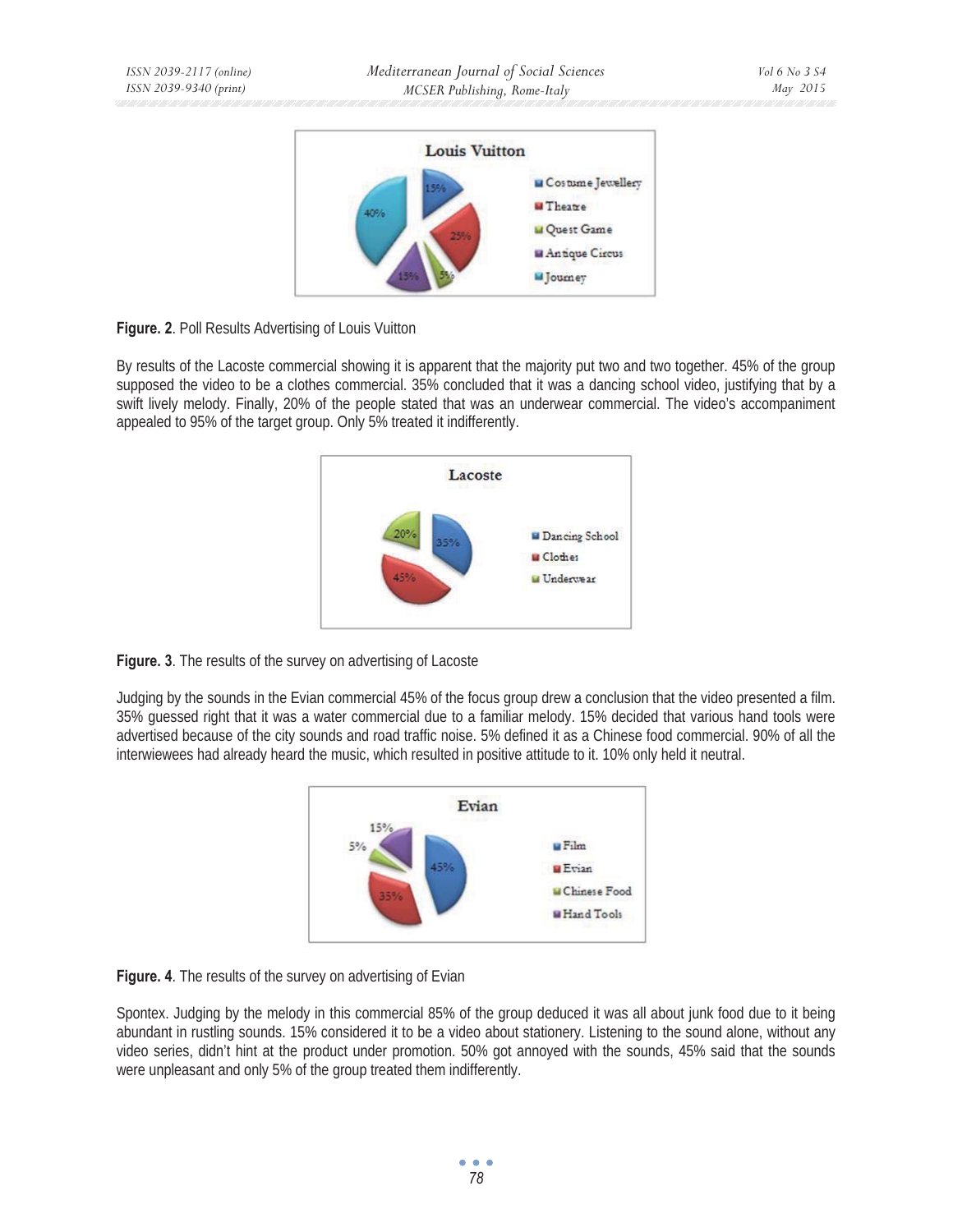

**Figure 5.** The results of the survey on advertising of Spontex

Durex. Half of the group defined the product under promotion. 25% came to a conclusion that an event agency was advertised due to balloon sounds, 15% of the targer audience supposed it to be a rubber commercial because of rubbing sounds. 85% were made to laugh by the video and 15% of the group regarded the melody as ear-catching.



**Figure 6. Poll Results Advertising of Durex** 

MTV Erotic. Judging by the sounds in the commercial it was not that difficult to guess the product. 80% truly stated that the adult TV channel was presented. 15% answered quite closely that the video had to do with phone sex. Only 5% of the group supposed it to be a creative food commercial. 65% admitted that the video drew an audience and 35% got embarrassed by the sounds.



**Figure 7. Poll Results Advertising MTV Erotic** 

## **4. Discussion of the Results**

It is on the face of it that sounds in commercials are of paramount importance. Their influence on viewers and their emotions is definitely huge. A sound, together with a video series, delivers necessary information and complements a picture. As appears from the experiment, the majority managed to grasp what was being advertised with the help of sounds or were very close in their guesses.

The sound code brought the necessary information in 6 videos out of 7.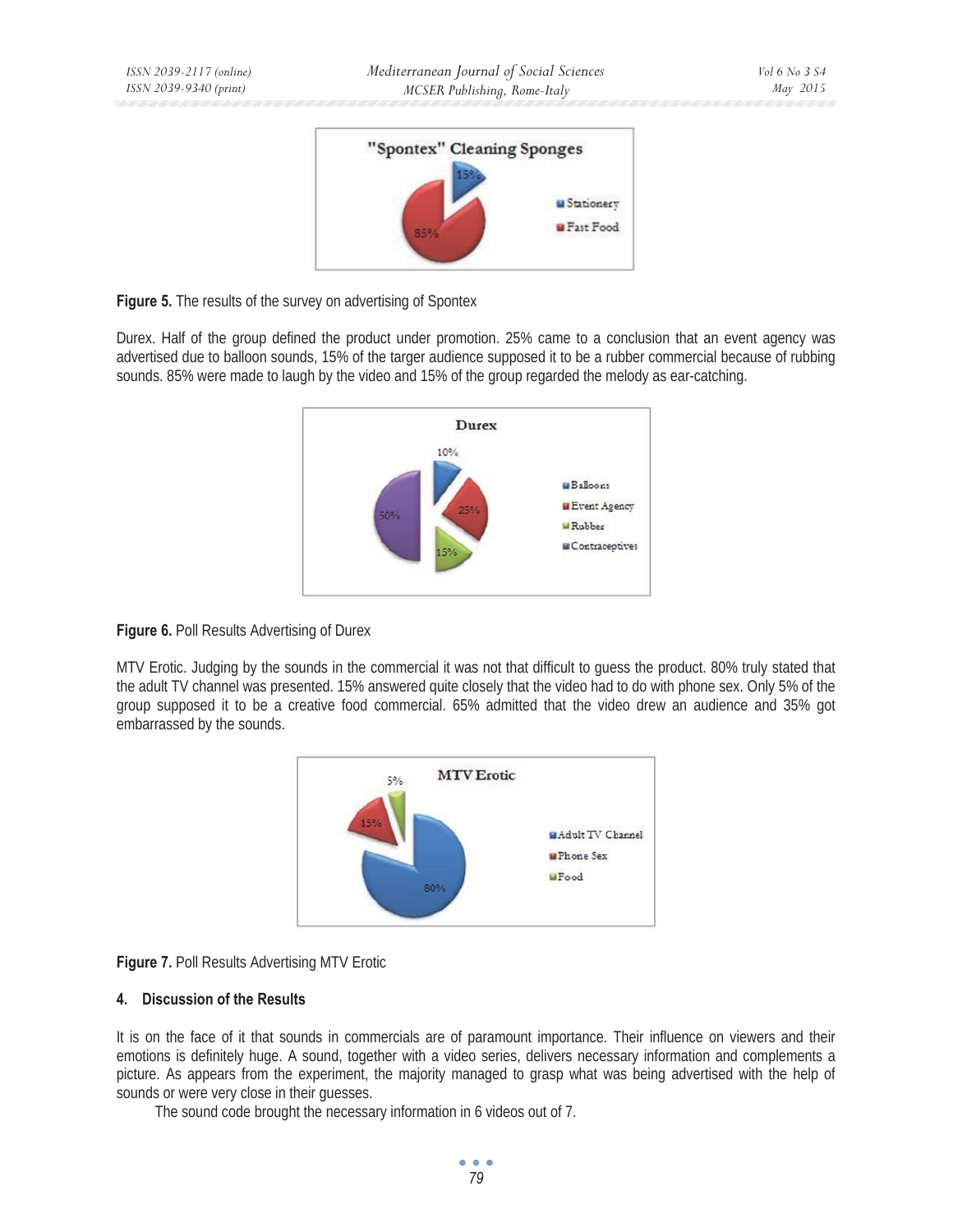| ISSN 2039-2117 (online) | Mediterranean Journal of Social Sciences | Vol 6 No 3 S4 |
|-------------------------|------------------------------------------|---------------|
| ISSN 2039-9340 (print)  | MCSER Publishing, Rome-Italy             | May 2015      |

The sound in the "Spontex" commercial didn't get across to the audience. Subsequently it is difficult to perceive it by ear only which means that this commercial is effective with both visual and sound backing.

53% of the group managed to catch the main idea in all the 7 videos.

47% didn't catch the main point of the commercials.

88% displayed a positive attitude to the music accompaniment in the videos.

12% held the videos neutral.



**Figure 8.** Awareness promotional product without visuals

Based on the results of the experiment, 38% of the respondents guessed the product under promotion right without resorting to watching a commercial, 47% named the products approximated to the ones presented in the videos.



#### **Figure 9.** Evaluation scale

In 89% of cases the sounds left pleasant impressions; a number of negative reactions is close to zero.

Today people necessitate amusements all the time so it gets harder and harder to lure them by a picture only. Special effects do not hold the viewers spellbound any more, which is why specialists attempt to introduce more sounds in commercials. This marketing tool has not been used to the fullest yet which implies more opportunities and consequently more new clients.

#### **5. Conclusion**

Sound codes in advertising are a relatively new but at the same time highly significant trend, which can't be overlooked in advertising communication. A sound helps to convey the meaning, idea and philosophy of advertising. It triggers emotions that can't be aroused by a video series only.

The experiment demonstrated that an appropriate well-assorted music line in advertisement draws attention of its recipient, fosters notability and creates a positive attitude towards a product under promotion.

On the other hand, a noise accompaniment appears to be a potent expressive means that evokes the worldly sounds in music. Vividness and expressiveness together with a competent choice of noises build a more vibrant and appealing image of a product.